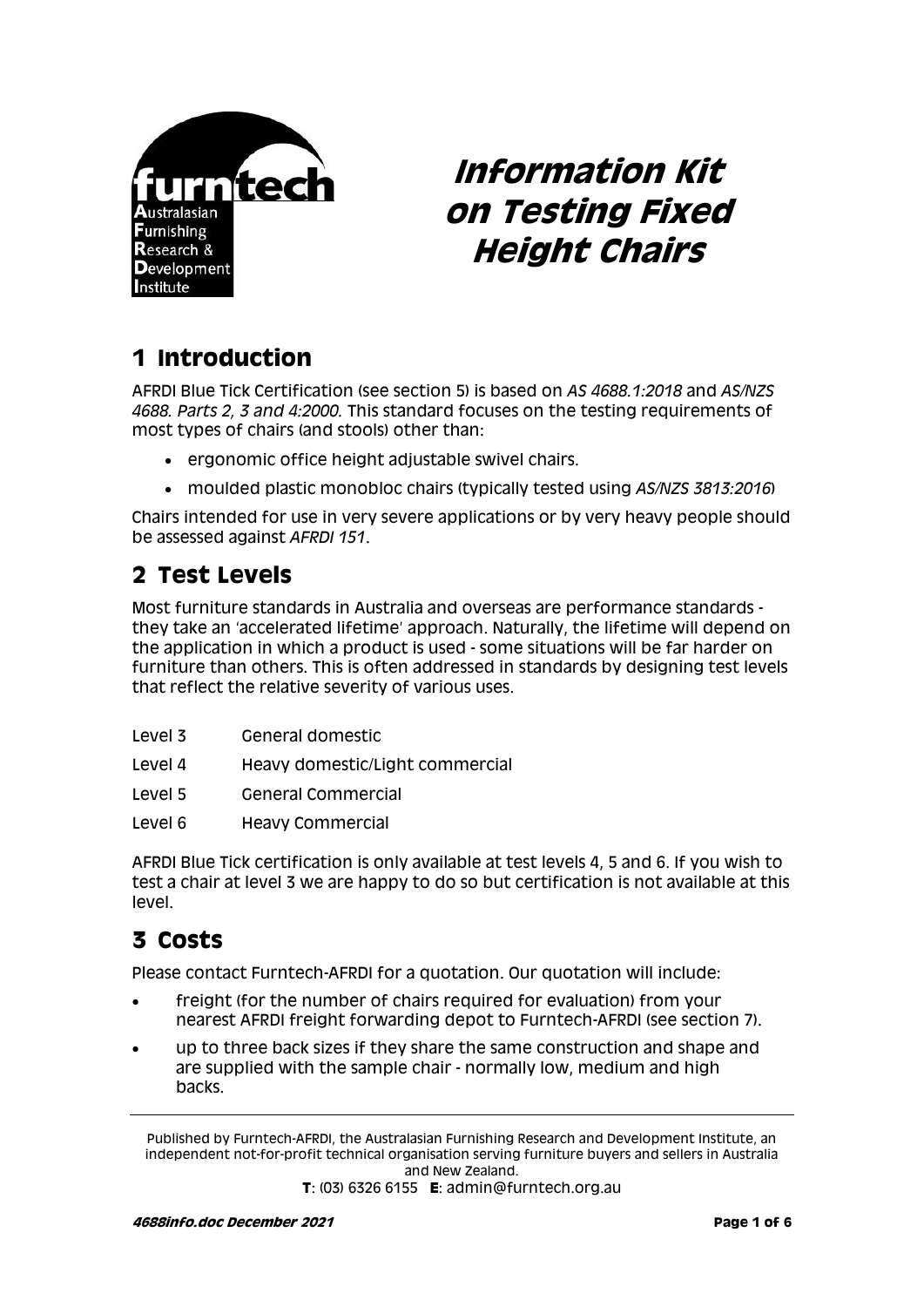AFRDI Blue Tick Product Certification for three years (unless otherwise requested or if the test is at level 3).

#### **3.1 Adjustments**

In the event that this product fails the assessment or the assessment is terminated at the owner's request, a credit towards future charges, available for a period of 3 years from the date of engagement, will be issued for the unused portion of the assessment fee. If tests have to be repeated further charges are also normally applicable.

#### **3.2 Discounts**

Furntech-AFRDI members receive discounts on testing and research fees. Information on membership is available from the Institute or our website. A quantity discount is also available when three or more chairs are forwarded for full testing to the standard at one time (33% discount on the third and all subsequent chairs).

#### **4 Payment**

Furntech policy is that **PAYMENT MUST BE MADE BEFORE TESTING COMMENCES**. Please phone 03 6326 6155 to request an invoice if this will help to facilitate payment. Facilities are available for payments by Visa and MasterCard.

#### **5 AFRDI Blue Tick Certification**

AFRDI Blue Tick certification is open to suppliers whose products and organisations meet the required standard. It is available at test levels four, five and six only.

The concept is that for Furntech to endorse a product, the Institute needs to have an on-going contractual relationship with the supplier that ensures purchasers can rely on certificates of endorsement. Certification involves periodic audits and the investigation of complaints arising from the sale of endorsed products.

Under the AFRDI Blue Tick product certification program, suppliers agree to:

- maintain quality of production to at least that of the samples tested;
- advise of changes in the product including changes in materials, components and means and place of manufacture **prior** to these changes taking place;
- not use (nor permit its agents to use) the logo to promote goods which are not covered by the agreement or to misrepresent the nature of Furntech-AFRDI's endorsement;
- keep and make available a register of complaints arising from the sale of goods covered by the agreement;
- agree to random checks of the quality of products covered by the agreement;

Published by Furntech-AFRDI, the Australasian Furnishing Research and Development Institute, an independent not-for-profit technical organisation serving furniture buyers and sellers in Australia and New Zealand.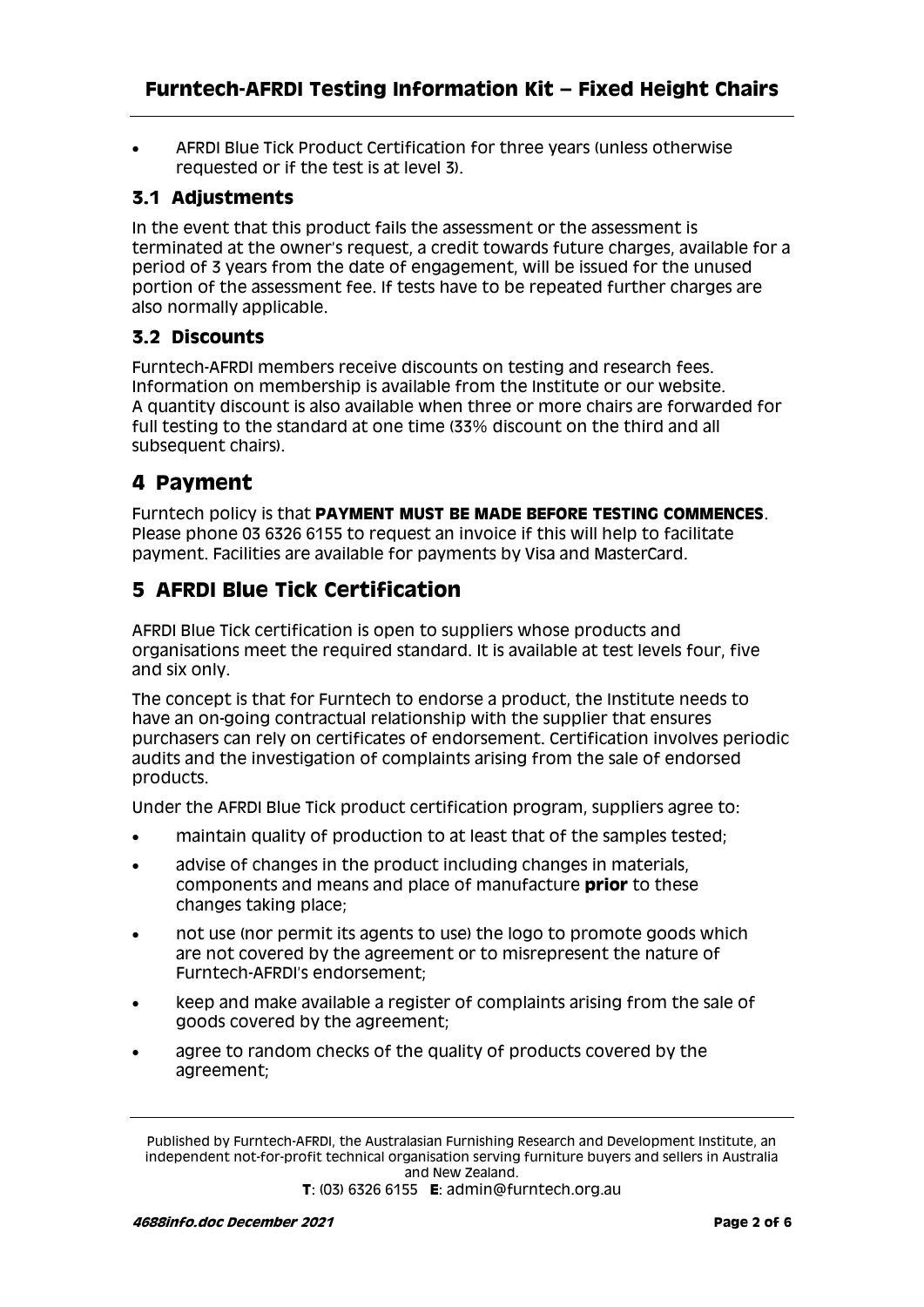- maintain an adequate product liability insurance cover; and
- pay a certification fee three years' fee is included in the testing charge.

In return, Furntech-AFRDI agrees to:

- permit the use of the Furntech-AFRDI logo to promote goods covered by the agreement; and
- commend to specifiers and purchasers the goods covered by the agreement in lists on the Institute's website.

A copy of the agreement and any further information is also available on request.

Furntech publishes lists of certified products on its website *[www.furntech.org.au](http://www.furntech.org.au/)*

#### **6 What You Get**

Assuming that the product complies and that you sign an AFRDI Blue Tick product certification agreement, at the end of the process Furntech-AFRDI will:

- enter into a product certification agreement with the supplier of the chair, or add the chair to an existing agreement. Three years' certification fee is typically included in the testing charge;
- issue a Test Report and a product certificate;
- add the product to the Furntech-AFRDI list of endorsed products under the AFRDI Blue Tick Product Certification Scheme.

#### **7 Freight**

Refer to the Institute's [Information Kit on Freight to Furntech-AFRDI.](http://furntech.org.au/pdf/index.php?dir=Corporate/&file=FreightInfo.pdf) Distribution of this Kit in hardcopy form will include the freight-related information as a supplementary sheet.

#### **8 Timing**

Freight normally takes between 7 and 14 days and the testing process for Level 4 takes from three to four weeks, while Levels 5 and 6 take approximately one week longer.

When the chair, the Testing Request form and payment are all received, the item will be placed on the testing schedule and testing will commence shortly thereafter.

#### **9 Confidentiality**

Testing conducted at Furntech is confidential. The Institute's procedures prohibit the disclosure of the fact that an item is being tested and the results of any such testing without the express permission (generally required to be in writing) of a representative of the party commissioning the testing.

To assist us to preserve the confidentiality of other customers, we request three working days notice of an intended visit to the Institute's laboratory.

Published by Furntech-AFRDI, the Australasian Furnishing Research and Development Institute, an independent not-for-profit technical organisation serving furniture buyers and sellers in Australia and New Zealand.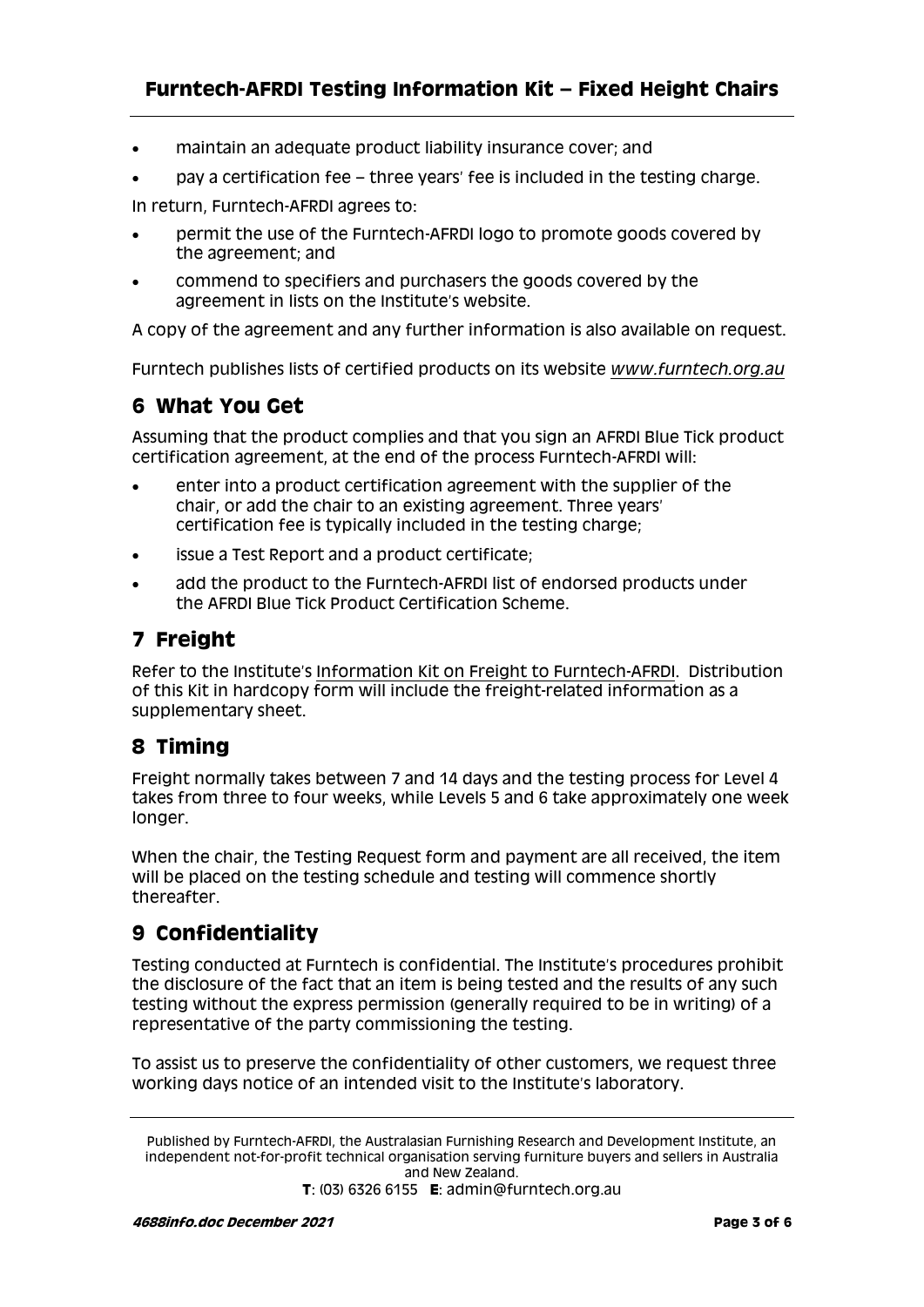#### **10 The Next Step**

If you wish to proceed with testing on the basis of our quotation, please follow these steps:

- 1 Copy the Testing Request form, Information Sheet and checklist and complete both for each chair. E-mail a copy to Furntech and attach a copy to the chair; and
- 2 PLEASE MARK THE MODEL NAME/NUMBER ON EACH CHAIR BEFORE DISPATCH. The name should match that used on the Testing Request Form. To assist with matching chairs with the Testing Request forms, please attach a copy of the Testing Request form to each chair.

#### **11 Queries**

If you have any problems with any of this please phone Furntech on 03 6326 6155.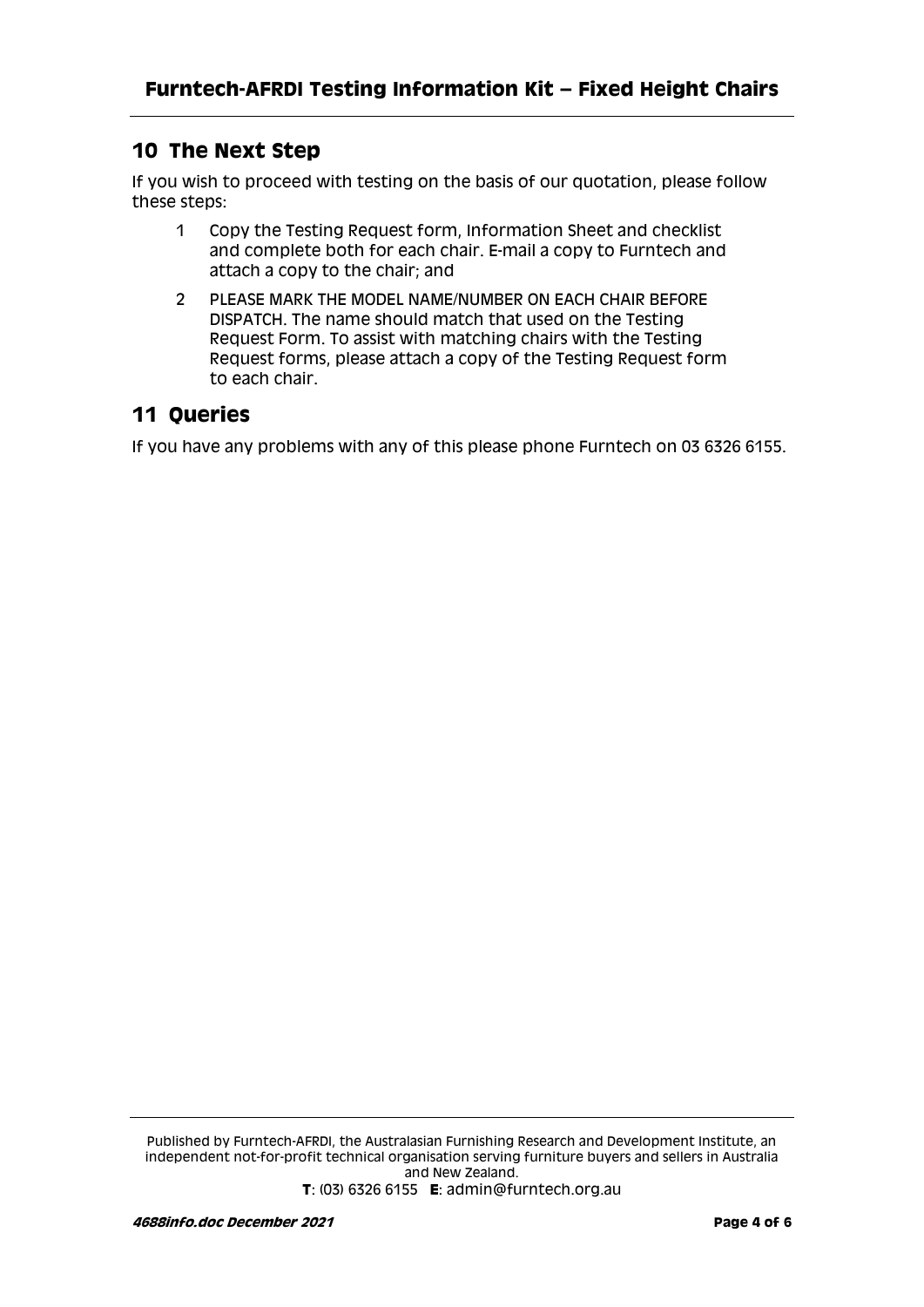#### **Testing Request - Fixed Height Chairs**

Please complete for **each model** to be tested and **email** [\(admin@furntech.org.au\)](mailto:admin@furntech.org.au) one copy and attach another to the sample before dispatch. **All fields must be completed**.

| STREET ADDRESS:                                                                                                                                                                                                                                                                               |  |  |  |  |
|-----------------------------------------------------------------------------------------------------------------------------------------------------------------------------------------------------------------------------------------------------------------------------------------------|--|--|--|--|
|                                                                                                                                                                                                                                                                                               |  |  |  |  |
|                                                                                                                                                                                                                                                                                               |  |  |  |  |
|                                                                                                                                                                                                                                                                                               |  |  |  |  |
|                                                                                                                                                                                                                                                                                               |  |  |  |  |
| <b>FACTORY ADDRESS:</b>                                                                                                                                                                                                                                                                       |  |  |  |  |
|                                                                                                                                                                                                                                                                                               |  |  |  |  |
| <b>Product Description</b>                                                                                                                                                                                                                                                                    |  |  |  |  |
| MODEL NAME/NUMBER: (PRINT the name you wish to appear on the certificate)                                                                                                                                                                                                                     |  |  |  |  |
|                                                                                                                                                                                                                                                                                               |  |  |  |  |
|                                                                                                                                                                                                                                                                                               |  |  |  |  |
| $\sqcup$<br>$\Box$<br>PROTOTYPE*<br>PRODUCTION SAMPLE                                                                                                                                                                                                                                         |  |  |  |  |
| *NOTE: No certificate will be issued for a prototype, and it therefore will not appear on the<br>Furntech-AFRDI Webpage. After prototype testing, a further <i>production sample</i> will need to<br>be submitted for full testing at <i>additional cost</i> before the product is certified. |  |  |  |  |
|                                                                                                                                                                                                                                                                                               |  |  |  |  |
| <b>Authorisations and Declaration</b>                                                                                                                                                                                                                                                         |  |  |  |  |
| I warrant and declare that the information provided is accurate in every detail.<br>I authorise Furntech-AFRDI or its agents to carry out tests at the quoted price.                                                                                                                          |  |  |  |  |
| Signature of authorised officer:                                                                                                                                                                                                                                                              |  |  |  |  |
|                                                                                                                                                                                                                                                                                               |  |  |  |  |
| Date:                                                                                                                                                                                                                                                                                         |  |  |  |  |
| Test sample(s) will not normally be returned. If you do want them returned, please<br>indicate here (note extra freight charges will apply):<br>YES $\Box$                                                                                                                                    |  |  |  |  |
| Any significant issues pending/impending with product (e.g. field failures, claims, recalls)?<br>$Yes \Box$ (if yes, please attach summary)<br>$NO$ $\Box$                                                                                                                                    |  |  |  |  |

Published by Furntech-AFRDI, the Australasian Furnishing Research and Development Institute, an independent not-for-profit technical organisation serving furniture buyers and sellers in Australia and New Zealand. **T**: (03) 6326 6155 **E**: admin@furntech.org.au

**4688info.doc December 2021 Page 5 of 6**